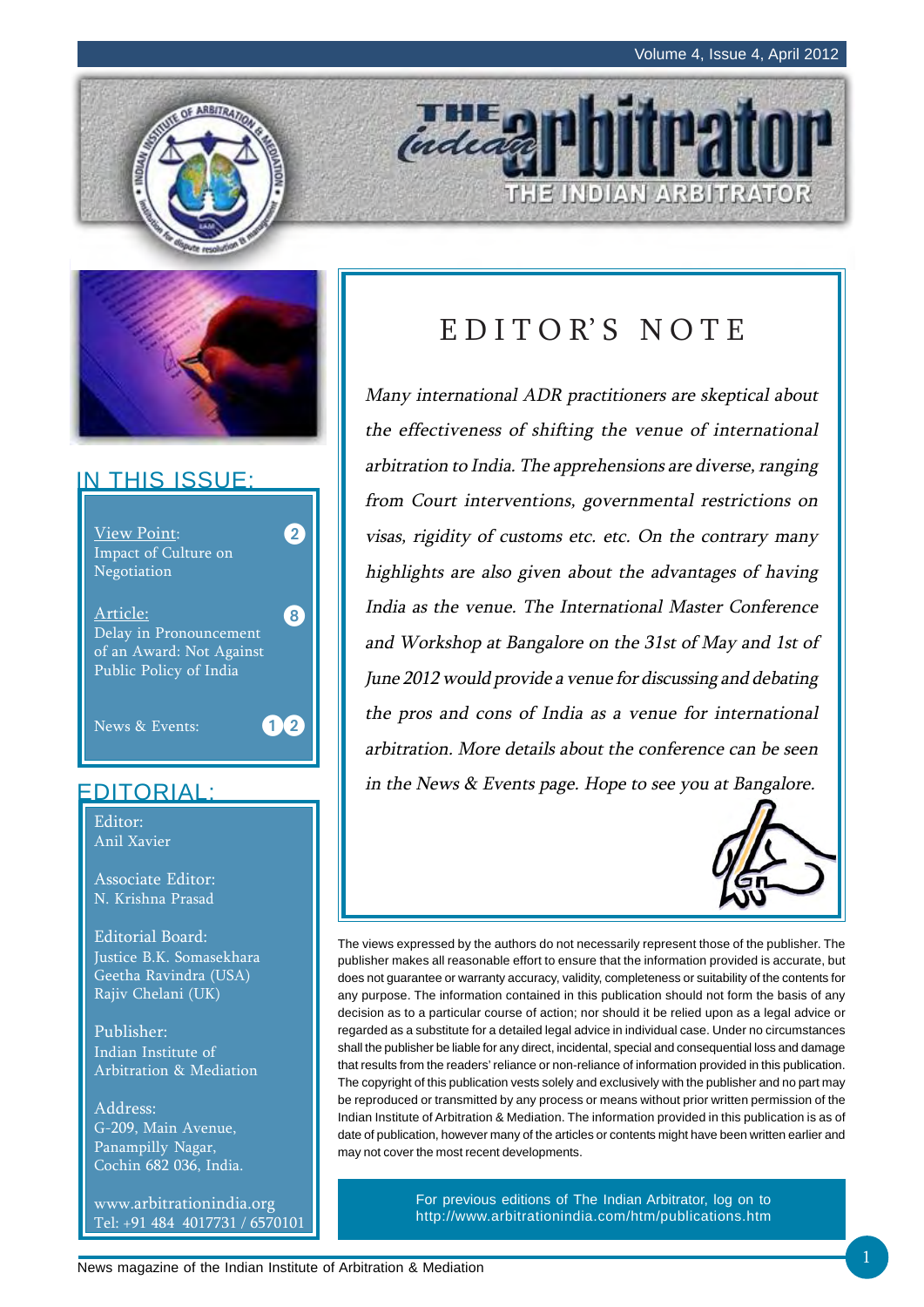

# Impact of Culture on Negotiation : GARGI PAIGUDE

Culture is an integral part of conflict resolution. The way each party in a dispute thinks, behaves, reacts in front of the other in the negotiation can be attributed to the culture that the party carries within itself. The author makes an attempt to study the various factors surrounding and influencing it and then highlight the importance of the same in negotiation, so as to provide an insight into the aspects of cross-cultural negotiation thereby preventing the reader from underestimating the importance of culture in any negotiation.

#### "Juror #11: I beg pardon –

Juror #10: "I beg pardon?" What are you so polite about? Juror #11: For the same reason you are not: it's the way I was brought  $up''$ 

"12 Angry Men" happens to be one of the most apt examples for understanding the cultural diversity of a particular group. Twelve men from totally diverse backgrounds come together to give their verdict on a case and it has to be a unanimous decision. In the end, they do reach a consensus. But what is interesting for our study is the process through which they pass to reach this consensus. The dialogue quoted above is one of the many clashes that occur between the jurors before casting the final vote. The process reflects the conflict between the cultures of the twelve jurors as clearly, culture of each juror did not match with that of the others<sup>2</sup>.

### Introduction:

Culture is an integral part of conflict resolution. The way each party in a dispute thinks, behaves, reacts in front of the other in the negotiation can be attributed to the culture that the party carries within itself. In certain cases, culture can be the deciding factor as to whether the conflict resolution will work or not<sup>3</sup>. Amidst all issues connected with the international negotiations the one that has been attracting the most attention has been the influence of culture on negotiation<sup>4</sup>. This essay makes an attempt to study the various factors surrounding and influencing it and then highlight the importance of the same in negotiation. The ultimate aim of this essay is to try and provide an insight into the aspects of cross-cultural negotiation thereby preventing the reader from underestimating the importance of culture in any negotiation.

#### (Footnotes)

1 A dialogue from the film, "12 Angry Men" (1957)

2 Hackley, S. (2007) p. 463 - 468; 463

3 El-Jamal, Amira; Hoang, Nhuhuyen; Rost, Shannon; Shepard, Kate and Wilson, Megan – "China-Tibet Conflict". Source: https:// sites.google.com/a/pdx.edu/china\_tibet\_conflict/conflict-resolution 4 Source: Lewicki, Saunders, Minton, and Barry (2006) p. 413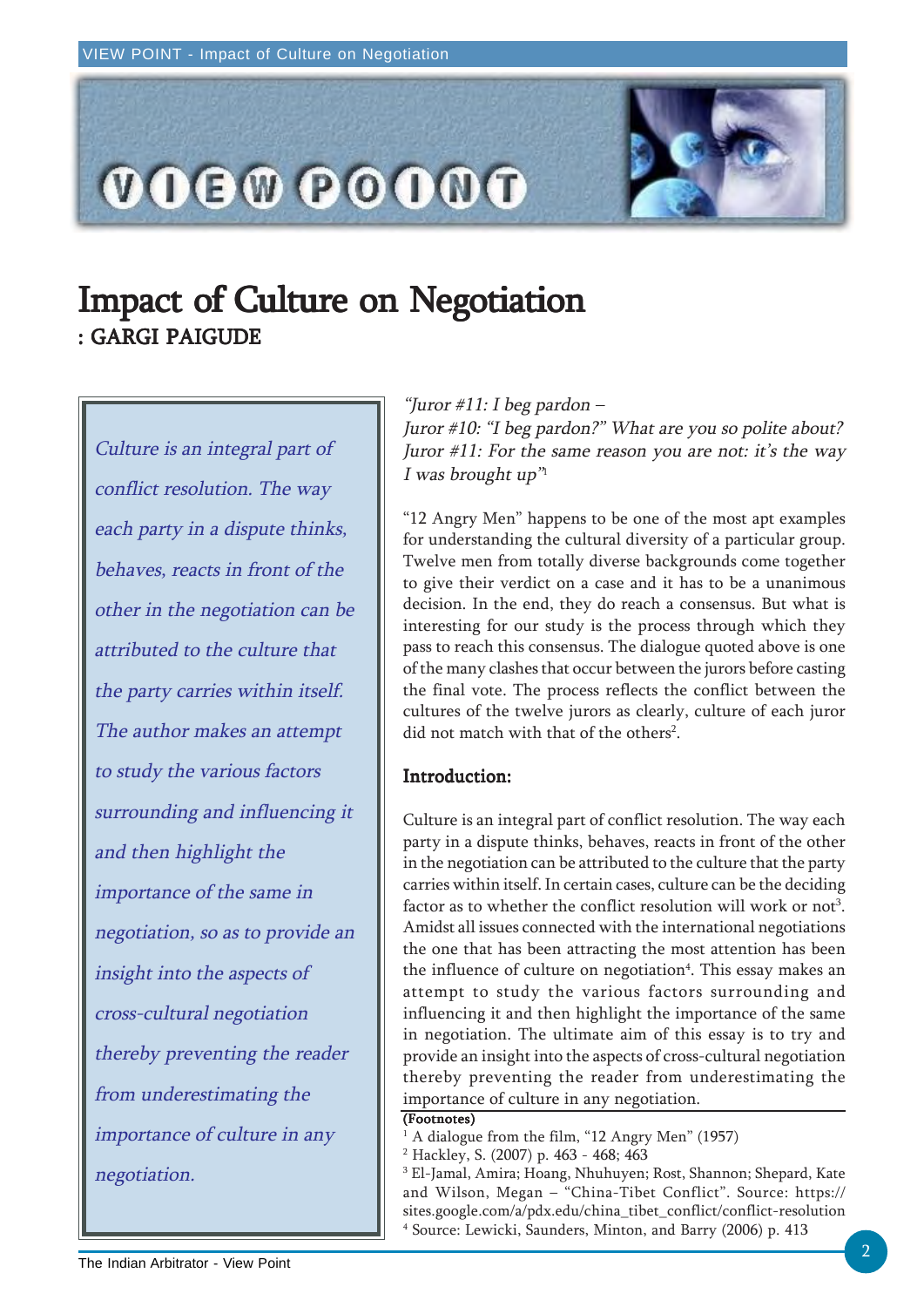

### Factors Surrounding and Influencing Culture:

Normally, the most instant thought that occurs in one's mind when he or she thinks of culture is the national identity. Horacio Falcao is of the opinion that people underestimate cross-cultural negotiation<sup>5</sup>. They tend to only look at national culture when they go to international negotiations<sup>6</sup>. There is also educational culture, race culture, gender culture, religious culture and these cultures also impact the way people behave, think and communicate<sup>7</sup>. There are numerous other factors which form a part of the culture or invariably affect the way a cultural pattern is developed in a person. Although the pace of cultural change naturally varies from one group to another, $^8$  cultures evolve in reaction to many factors, from trends such as urbanization, globalization, or modernization to specific historical experiences, including the influence of other cultures, and even, occasionally, government policies<sup>9</sup>.

Each individual has a culture<sup>10</sup>. In fact, each individual has potentially several cultures<sup>11</sup>. Cultural groups may share race, ethnicity, or nationality but they also arise from cleavages of generation, socioeconomic class, sexual orientation, ability and disability, political and religious affiliation, language and gender – to name only a few<sup>12</sup>.

The most widely recognised and discussed components of a cultural pattern are beliefs, values and norms. According to Myron W. Lustig and Jolene Koester, "Culture is a learned set of shared interpretation about beliefs, values and norms, which affect the behaviours of a relatively large group of people"13. Norms are the outward manifestations of beliefs and values; they are evident through behaviours and can be readily observed14. While beliefs tap on "what is true", values tap on "what is important"15. Geert Hofstede is of the opinion that mental programs can include a lot of things, from religious beliefs, food preferences, and aesthetic choices to attitudes toward authority<sup>16</sup>. He has categorised these things under symbols, heroes, rituals and values in which symbols are the most specific and values are the most general components<sup>17</sup>. He also suggests that values are the innermost core of an individual's culture as symbols, heroes and rituals represent the layers of culture that are visible to outsiders<sup>18</sup>.

#### (Footnotes)

<sup>5</sup> Falcao, Horacio INSEAD Professor - Source: http://www.youtube.com/watch?v=-4GjC0ipJIA 6 Ibid 7 Ibid 8 Faure, G.O. and Sjöstedt G. (1993) p. 3 9 Bunck, J. (1994) p. 220 10 Avruch, Kevin (2002) p. 4  $11$  Ibid 12 LeBaron, Michelle (2003) p. 1 <sup>13</sup> Lustig, Myron W. and Koester, Jolene p. 30 <sup>14</sup> Liebsch, Ursula p. 10 15 Bond, M.H. & Smith, P.B. (1996), p. 47, 205-35 16 Hosftede, Geert (1998) p. 6 <sup>17</sup> Ibid 18 Hofstede, Geert (1991) p. 8 and p. 9 (Fig. 1.2 Onion Diagram)



# **Are you interested to promote Mediation Clinics?**



Indian Institute of Arbitration & Mediation welcomes you to take part in an exiting attempt of social transition to make our world a safe, sustainable, peaceful and prosperous place to live. Make an important contribution by adopting or supporting Community Mediation Clinics in India.

**For details visit www.communitymediation.in**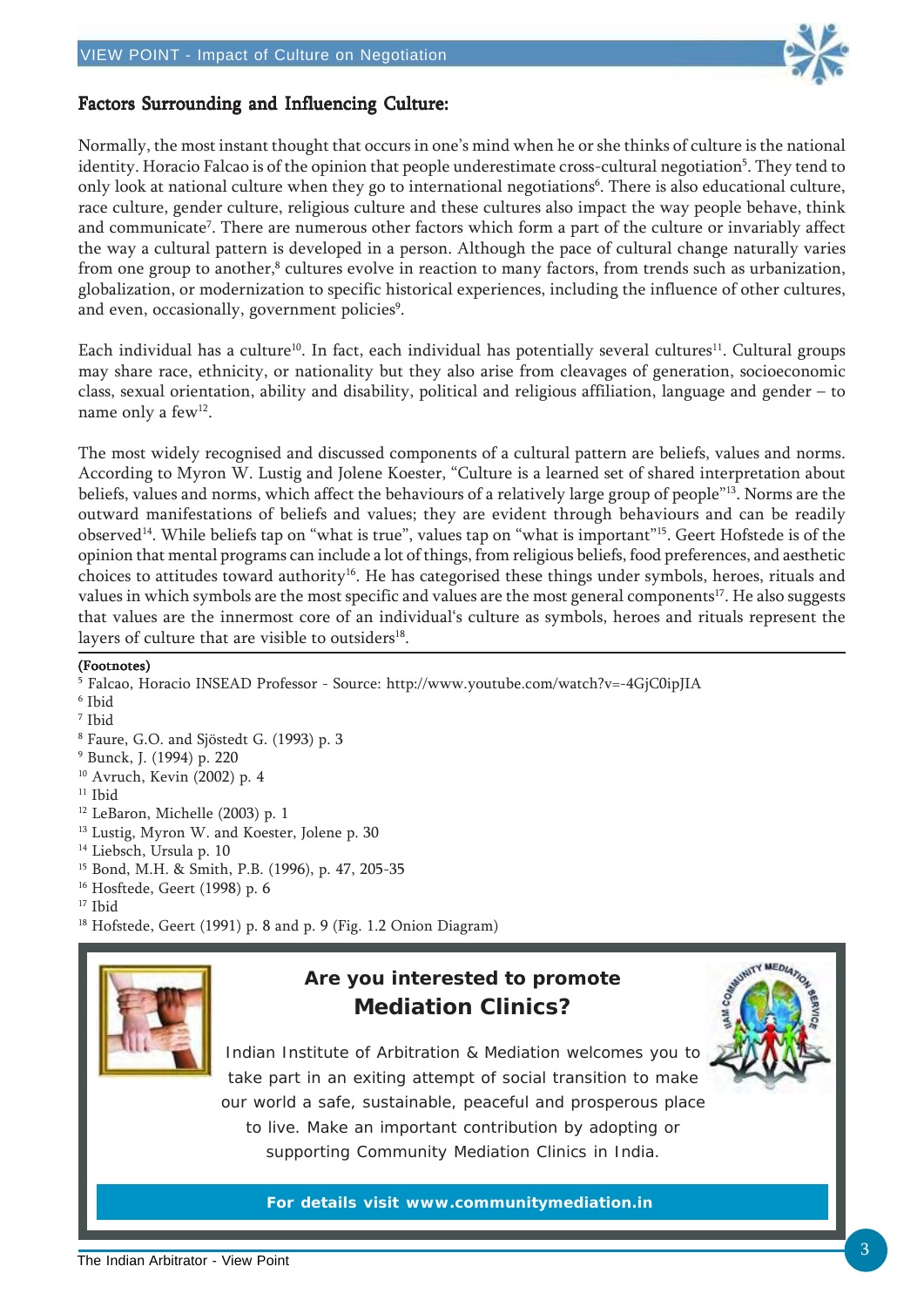

Raymond Cohen understands culture by addressing three key aspects which are widely quoted and recognised:

- 1) It is a societal and not an individualistic quality<sup>19</sup>,
- 2) It is acquired and not genetic $20$ , and
- 3) Its attributes cover every area of social life<sup>21</sup>.

Hence, we can see that culture is not just surrounded by national identity or a certain geographical background but other more profound and intangible factors like values, beliefs, ideas also play an equally significant role in developing a culture.

### How Cultures Affect Negotiation:

Every negotiation is a "cross-cultural exercise"22. Each of us belongs to multiple cultures that give us messages about what is normal, appropriate and expected<sup>23</sup>. When others do not meet our expectations, it is often a cue that our cultural expectations are different<sup>24</sup>. This is where the actual conflict arises.

Several anthropologists and sociologists have written extensively about the effect that culture has on negotiation. We will look at the prominent work by a few of them.

Robert Janosik has derived four distinct approaches to understand the impact of culture on negotiation. First, culture is a learned behaviour<sup>25</sup>. It focuses on actions without giving much attention to the reasons behind those actions. Second, culture is a matter of shared basic values<sup>26</sup>. This approach assumes that "thinking precedes doing" and that one's thinking patterns derive from his cultural context. Third, culture is shaped by the dialectic tension between paired, opposing values like individualism and collectivism, idealism and pragmatism, etc<sup>27</sup>. And fourth, culture draws on a systems theory and offers multi-causal explanations of negotiation behaviour<sup>28</sup>.

Jeswald W. Salacuse has discussed the ten most important elements of a negotiating behaviour that constitute a fundamental structure for spotting cultural differences. They are: Negotiating Goal, Negotiating Attitude, Personal Style, Communication, Time, Emotionalism, Form of Agreement, Building of Agreement, Team Organization and Risk Taking<sup>29</sup>. Thus, Jeswald Salacuse suggests that if these ten elements are considered, studied thoroughly then a person would be able to negotiate more smoothly in spite of the cultural differences.

Geert Hoftsede and his five dimensions on which country cultures differ are discussed extensively in many subsequently published papers and books. According to him, these five dimensions reflect basic problems that any society has to cope with but for which solutions differ<sup>30</sup>. These five dimensions are:

1) Power Distance: This dimension is explained by emphasizing on human inequality. Power distance is the degree of acceptance of the unequal distribution of power which can vary among different cultures. According to the study31, cultures with a low power distance index (PDI) prefer small power distance while, the cultures with a high power distance index prefer large power distance. Three factors, namely climate, population size and wealth strongly influence the PDI<sup>32</sup>.

```
(Footnotes)
19 Cohen, Raymond (2005) p. 11
20 Ibid
21 Ibid
22 Falcao, Horacio INSEAD Professor. Source: http://www.youtube.com/watch?v=-4GjC0ipJIA
23 LeBaron, Michelle (2003) p. 1
24 Ibid
25 Janosik, Robert (1991) pp. 235 - 246
26 Ibid
27 Ibid
28 Ibid
29 Salacuse, Jeswald W. (2004) p. 1
30 Hofstede, Geert (2001) p. xix
31 Ibid. p. 79 -143
32 Ibid
```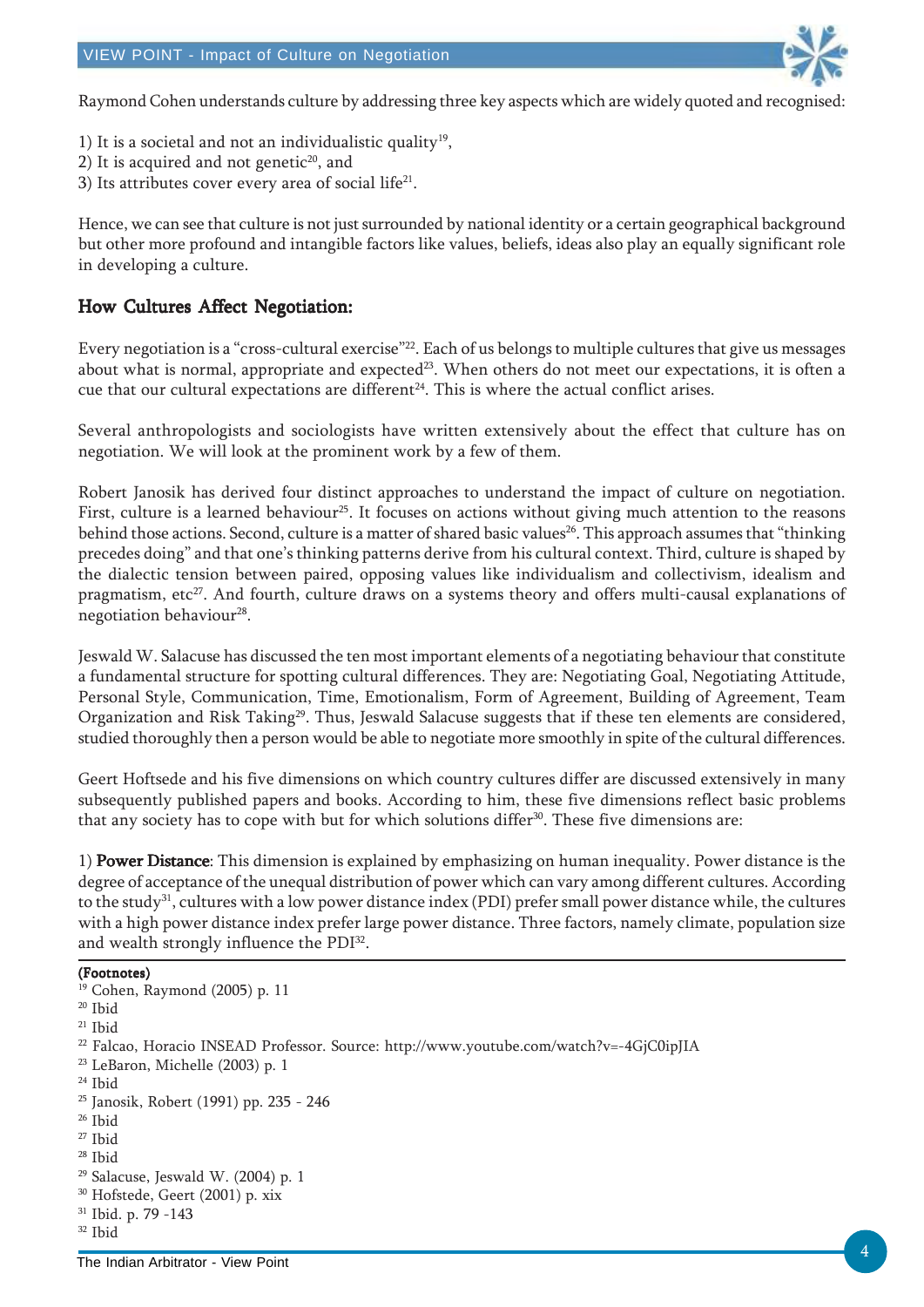

2) Uncertainty Avoidance: This dimension regards the way a particular culture adapts to change and tolerates uncertainty. The Uncertainty Avoidance Index (UAI) shows that countries with a relatively low UAI have high tolerance towards uncertainty and vice versa<sup>33</sup>.

3) Individualism and Collectivism: This dimension portrays that a culture either has an individualistic attitude i.e. prefers self-sufficiency or a group attitude i.e. prefers working in harmony with other people. It is closely related to power distance. Cultures with low power distance tend to be individualistic and the high power distance ones tend to be collective<sup>34</sup>.

4) Masculinity and Feminity: This is the degree to which a culture values the men-prone behaviour as against the female-prone behaviour. Some characteristics in a person are categorised as masculine or feminine irrespective of the person's gender. This categorisation becomes very important in analysing the tendencies of attaching values to certain traits of a particular culture in a negotiation.

5) Long-term and Short-term Orientation: This dimension was added later after a Chinese Value Survey (CVS) was conducted. Based on the teachings of Confucius, long-term orientation (LTO) refers to a positive, dynamic and future-oriented culture linked with four "positive" Confucian values: persistence, ordering relationships by status and observing this order, thrift, and having a sense of shame<sup>35</sup>. Short-term orientation represents negative, static, traditional, and past-oriented culture linked with four "negative" Confucian values: personal steadiness and stability, protecting your face, respect for tradition and reciprocation of favours, greetings and gifts<sup>36</sup>.

Thus, Hofstede has shown through his extensive surveys that these five dimensions cover the cultural sphere of every society which can possibly enter into a negotiation.

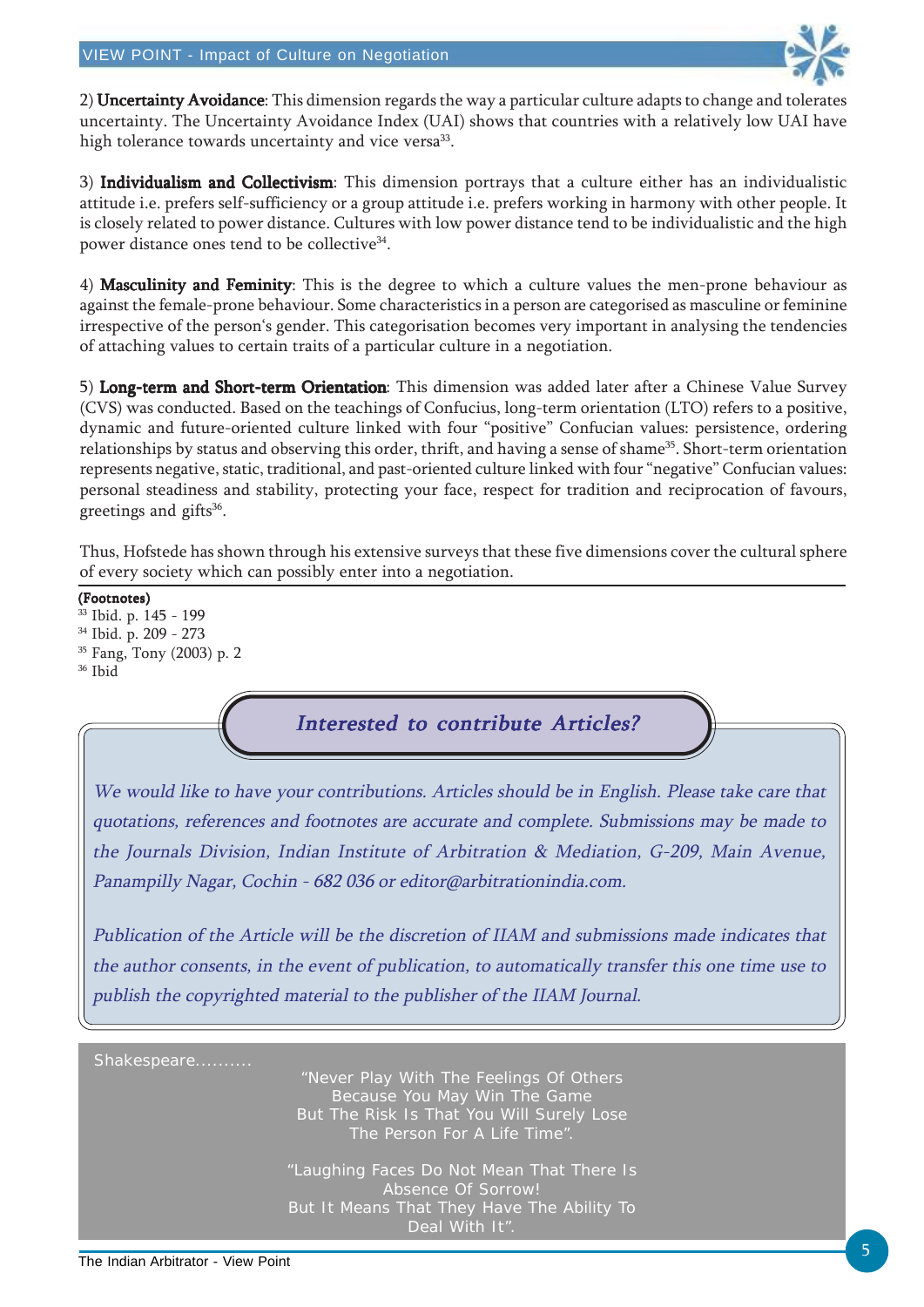#### VIEW POINT - Impact of Culture on Negotiation



Although the national culture and its elements have been mentioned above, the factor of language deserves to be noted separately. The language of an individual significantly influences his or her perceptions and thinking37. Certain ideas or concepts are linguistically culture-bound in that no equivalent exists in other languages<sup>38</sup>. Literal translation of terms from one language to the other can lead to grave miscommunication and can affect the whole interaction between the negotiating parties deeply. For example: When Chevrolet introduced the Nova in South America, they were apparently unaware that in Spanish "No va" means "It won't go"<sup>39</sup>. Needless to say, they had a tough time promoting the car!

Culture affects different varieties of negotiation differently depending on such factors as the particular objectives, the number of parties, and the extent to which the cultures clash or complement one another $40$ . The manner in which culture affects negotiation is further complicated since individuals differ in the extent to which they exhibit cultural influences<sup>41</sup>. Since personalities, training and other variables independent of culture come into play, people reflect to varying degrees certain of the values, attitudes, and beliefs of their ethnicity, nationality, religion, profession, or occupation<sup>42</sup>. The extent to which cultural factors are likely to pose additional obstacles for an international negotiation will depend upon the individuals involved as well as the cultures and circumstances at issue.

Culture may deeply affect the dynamics within a negotiating team – whether formal or informal, egalitarian or highly conscious of rank<sup>43</sup>. It may affect the team's propensity to share information directly, avoid disclosing it, or reveal it only indirectly, for instance, through communicating multiple offers through which preferences and priorities might be inferred. Ethical norms associated with negotiation frequently vary among cultures, with lies and deception, bribery and bluffing viewed quite differently<sup>44</sup>.

### Conclusion: Conclusion:

Just like Geert Hofstede's Onion<sup>45</sup> where value lies at the extreme core of culture, culture happens to lie at the extreme core of negotiation. Even if we were to assume a perfect situation where both the parties have favourable interests in each other and are willing to seal the deal, the cultural mishap can turn out to be a deterrent in calling the negotiation successful.

It is worth reminding here that merely these dimensions, their results or accepting a certain "trend" in the countries with respect to these dimensions cannot be the absolute guide to have a presumption when a party enters into negotiation. Considering a person has multiple cultures within himself<sup>46</sup>, the other party can be caught unaware of the response received.

To be successful in the international negotiation arena, negotiators need to develop high sensitivity to cultural factors, identify and pursue a culturally responsive strategy most appropriate in a given negotiation setting but at the same time acknowledge and consider also individual and structural aspects occurring in this setting<sup>47</sup>. In addition, we must also remember that the meaning of culture, factors influencing it and the discussion on its impact on negotiation is not restricted to international negotiation under any circumstances. All these indicators are equally relevant in the case of domestic negotiations.

There has been a deliberate effort to avoid the mention of any particular country and its cultural traits. As mentioned earlier, the purpose of this essay is to make the reader aware that cultural differences need to be recognized at the time of the negotiation. It is submitted that acknowledging the aspect of cross-cultural

#### (Footnotes)

<sup>&</sup>lt;sup>37</sup> Faure, G.O. and Sjöstedt, G. (1993) p. 4

<sup>38</sup> Fisher, G. (1972); Fisher, G. (1980)

<sup>39</sup> Lewicki Roy J, Barry, Bruce and Saunders, David M. (2010) p. 458

<sup>40</sup> Wesley-Smith, P. (1981) p. 3

<sup>41</sup> Avruch, K. (2000 16: 339–345

<sup>42</sup> Ibid

<sup>43</sup> Adair, W., Brett J., Lempereur A., Okumura T., Shikhirev P., Tinsley C., and Lytle A. (2004) 20: 87–110

<sup>44</sup> Argyle, M. (1982); Faure, G.O., and Sjöstedt, G. (1993); Ware, G.T, and Noon, G.P. (2003)

<sup>45</sup> Supra

<sup>46</sup> Supra. p. 5

<sup>47</sup> Smolinski, Remigiusz p. 8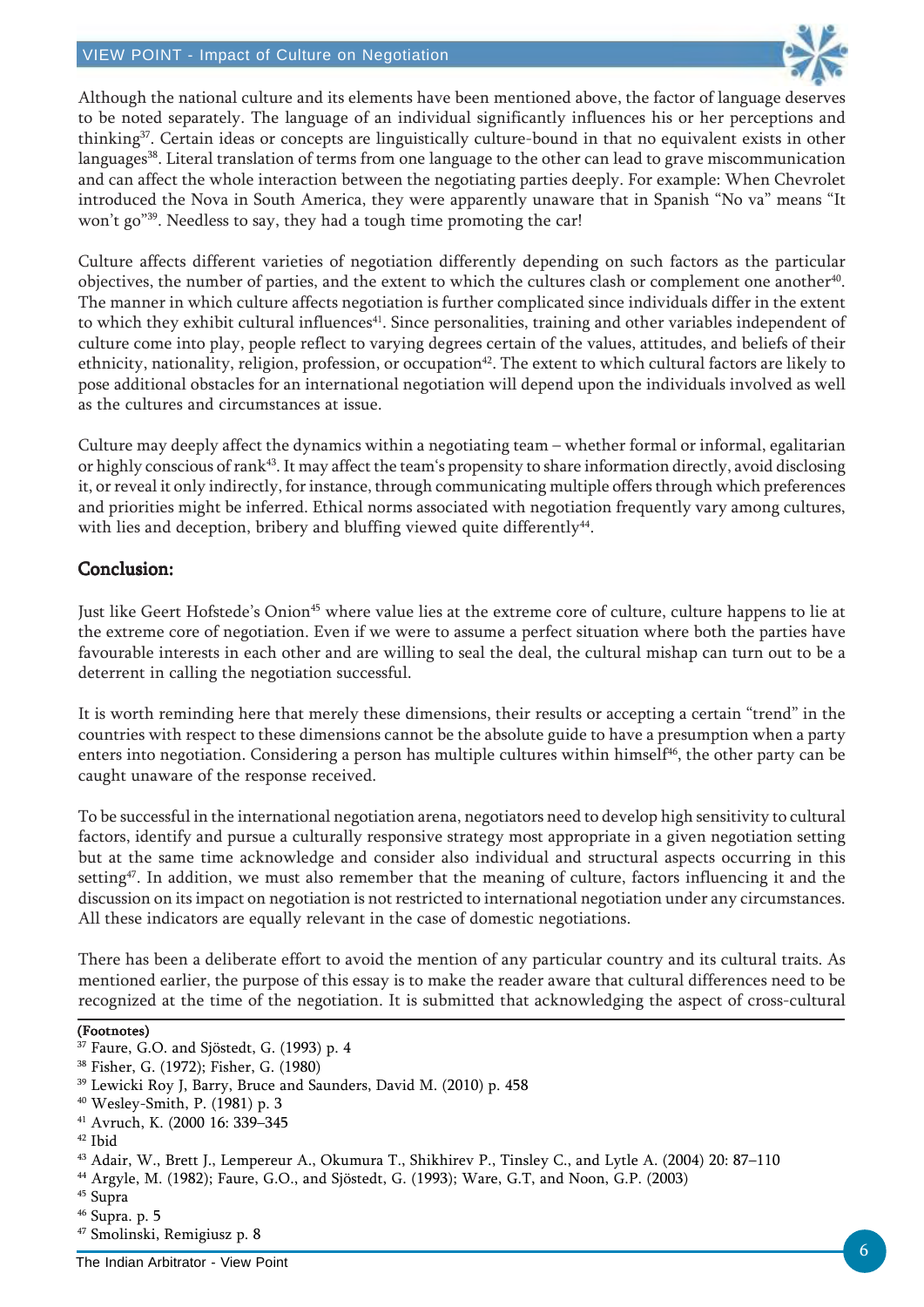

differences is more vital and primary than understanding the individual cultural tendencies of a country, which is an important but secondary process. A person would be able to negotiate and persuade the other negotiating party better if he is aware of the cultural difference that both of them might have.

There is no one right approach to a successful cross-cultural negotiation. There are only effective and less effective approaches and these vary according to each negotiation. Spreading the awareness of the importance of culture in negotiation can reduce the severity of the clashes to a great extent. The study of culture and its impact on negotiations will be a constant process as just like everything else, cultures are changing. Negotiation has also undergone an evolution<sup>48</sup> and in future also, the combination of culture and negotiation will have to be studied in consonance with the changing circumstances and preferences of each country.

To conclude, we must realise that culture is an indispensable element of a negotiation. The differences are bound to exist and the clashes are bound to occur. However, just like the end of "12 Angry Men", cultural differences would not be a barrier if the differences are understood and dealt with cautiously thereby yielding positive results.

#### (Footnotes)

48 Lakhani, Avnita (2010) p. 14

(Author: Gargi Paigude is an LLM graduate from King's College London, UK for the academic year 2010-2011 and a Fall Semester Graduate in Negotiation and Dispute Resolution from Harvard Law School, USA for 2011)

#### Think  $\, \cdots \,$ **Rich or Poor?**

One day a father of a very wealthy family took his son on a trip to the country with the firm purpose of showing his son how poor people can be. They spent a couple of days and nights on the farm of what would be considered a very poor family. On their return from their trip, the father asked his son, "How was the trip?"

"It was great, Dad."

"Did you see how poor people can be?" the father asked.

"Oh Yeah" said the son.

"So what did you learn from the trip?" asked the father proudly.

The son answered "I saw that we have one dog and they had four, We have a pool that reaches to the middle of our garden and they have a creek that has no end, We have imported lanterns in our garden and they have the stars at night, Our patio reaches to the front yard and they have the whole horizon, We have a small piece of land to live on and they have fields that go beyond our sight, We have servants who serve us, but they serve others, We buy our food, but they grow theirs, We have walls around our property to protect us, they have friends to protect them."

With this the boy's father was speechless.

Then his son added, "Thanks, Dad, for showing me how poor we are."

Too many times we forget what we have and concentrate on what we don't have. What is one's persons worthless object is another's prize possession. It is all based on one's perspective. Makes you wonder what would happen if we all gave thanks for all the bounty we have instead of worrying about wanting more. Take joy in what you have and see the treasure in it.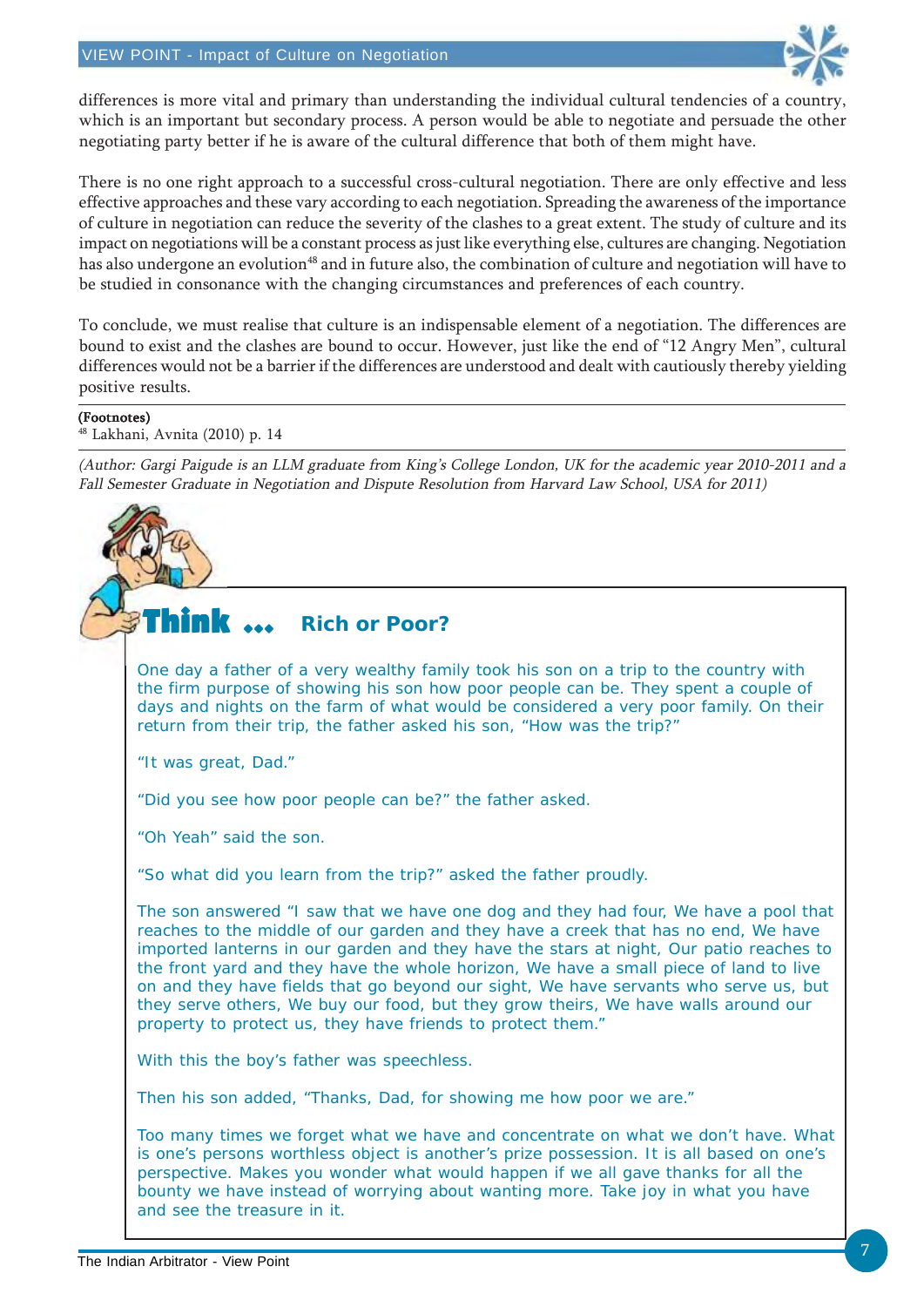

# Delay in Pronouncement of an Award: Not Against Public Policy of India

: RUSTAM SINGH THAKUR & DIVYA SONI : RUSTAM SINGH THAKUR &

The Delhi High Court in "Peak Chemical Corporation" case, held that in-ordinate delay in rendering the award would not by itself result in the Award being set aside on the ground of being in conflict with the public policy of India. The factors which the courts would consider would include as to whether the award is a reasoned and comprehensive award and also whether setting aside an award would result in further hardships upon the parties in terms of time and money. The author analyses the judgment.

### INTRODUCTION: INTRODUCTION:

The Hon'ble Delhi High Court ("DHC") vide its judgment dated February 7, 2012, in the case of Peak Chemical Corporation Inc. vs National Aluminium Co. Ltd.<sup>1</sup> has held that delay in pronouncing the Award would, in itself not result in the award being vitiated as being "in conflict with the public policy of India" within the meaning of Section 34 (2) (b) (ii) of the Arbitration and Conciliation Act, 1996 (Act).

### FACTS OF THE CASE:

Peak Chemical Corporation Inc ("PEAK" and /or "Petitioner") was engaged in the supply of various chemicals including caustic soda lye to various companies around the world. On November 19, 1993, National Aluminum Co. Ltd ("NALCO" and/or "Respondent") floated a global tender for supply of 50,000 dry Metric Tons of caustic soda lye for its M&R complex at Damanjodi, Orissa.

On December 21, 1993, the technical bids were opened and on February 17, 1994, NALCO opened the financial bids. PEAK was found to be the lowest bidder and a contract was executed between PEAK and NALCO for the supply of caustic soda lye.

PEAK claimed that by May 1994, the market availability and price of caustic soda underwent drastic change globally. A large number of units manufacturing caustic soda were either shut or had reduced their production because of which there was a world-wide shortage of caustic soda. It claimed that the price of caustic soda soared to 1000% above the normal price, which had a cascading effect on the availability of caustic soda and that in view of large scale plant shutdowns and explosions in the plants of major manufacturers of caustic soda in June 1994, there was a world-wide shortage of caustic soda.

#### (Footnotes)

1 O.M.P. No. 160/2005; [http://indiankanoon.org/doc/9109979/2]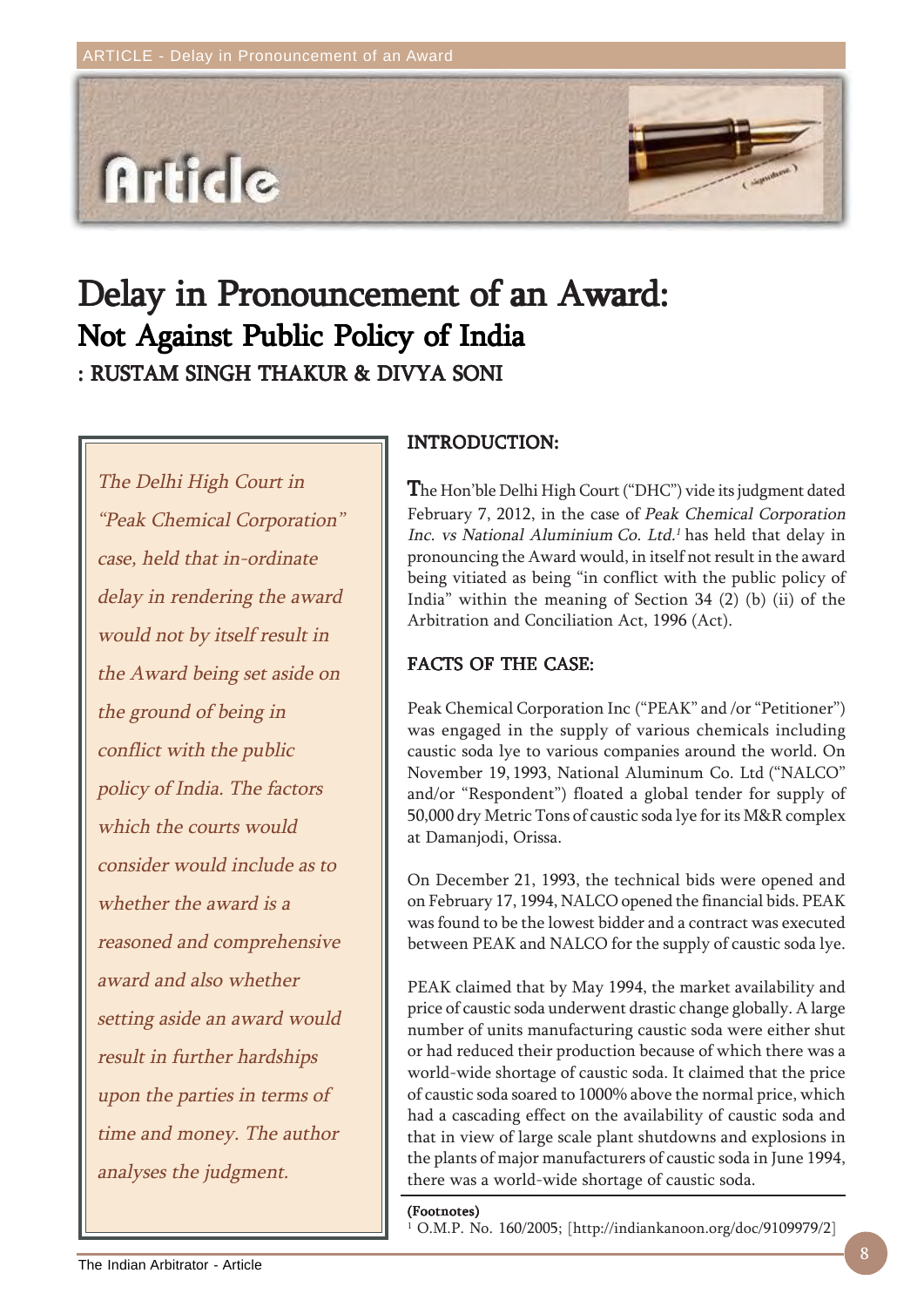

By letters dated June 7, 1994 and June 30, 1994, PEAK informed NALCO that caustic soda was a difficult commodity to be sourced in future and that most producers had resorted to order control. PEAK stated that in view of market conditions, it was not possible for it supply to NACLO at prices as agreed to between the parties.

NALCO pressed certain claims against PEAK for failure to fulfill its agreed obligations which PEAK refuted. NALCO then appointed a former Chief Justice of India to act as the Sole Arbitrator to adjudicate upon the disputes which had arisen between NALCO and PEAK.

The Ld. Arbitrator reserved his award in the arbitral proceedings on August 6, 2000 and the Award was pronounced more than four years later on February 16, 2005.

While passing the award, the learned Arbitrator considered PEAK's plea of force majeure and held that PEAK cannot take advantage of the force majeure clause (under the agreement) unless it established that the events as claimed by PEAK resulted directly in PEAK being unable to acquire the supplies covered by the contract with NALCO. It was held that PEAK had failed to prove conclusively that the goods which it had sought to purchase for sale to NALCO were to be acquired from identified manufacturers who were affected by the events as contended by PEAK such as world-wide shortage of Caustic Soda.

The Ld. Arbitrator then considered whether the agreement made between the parties was defeated by frustration. After referring to Section 56 of the Indian Contract Act, 1872 it was held by the Ld. Arbitrator that despite the abnormal rise of price in labour and materials, the contract could not be said to have suffered frustration. PEAK had depended upon spot supplies for discharging its obligations to NALCO and, therefore, assumed the risk of the market rising steeply. PEAK had, therefore, failed to prove that the rise of prices in the market made it impossible for it to effect supplies required by the contractor. Moreover, the evidence led by NALCO showed that the suppliers continued to supply the commodity notwithstanding the tight market. It was, therefore, consequently held that PEAK had committed a breach of contract and its plea of justification with reference to force majeure was not tenable.

#### ISSUE:

• Whether the delay in the pronouncement of an Award after final arguments have concluded vitiates the Award as being contrary to the Public Policy of India?



# Become part of IIAM

We are happy to invite you to become an IIAM Member. Apart from the Governing Council, elected from the members, it is decided to form Expert Committees and Users Committees from the members to give expert advice / opinions to the Governing Council on the improvement of ADR in India. Your association will provide the necessary inspiration for the endeavours of IIAM.



Choose from the different category of memberships.

For details: log on to www.arbitrationindia.com/htm/membership.htm or mail to dir@arbitrationindia.com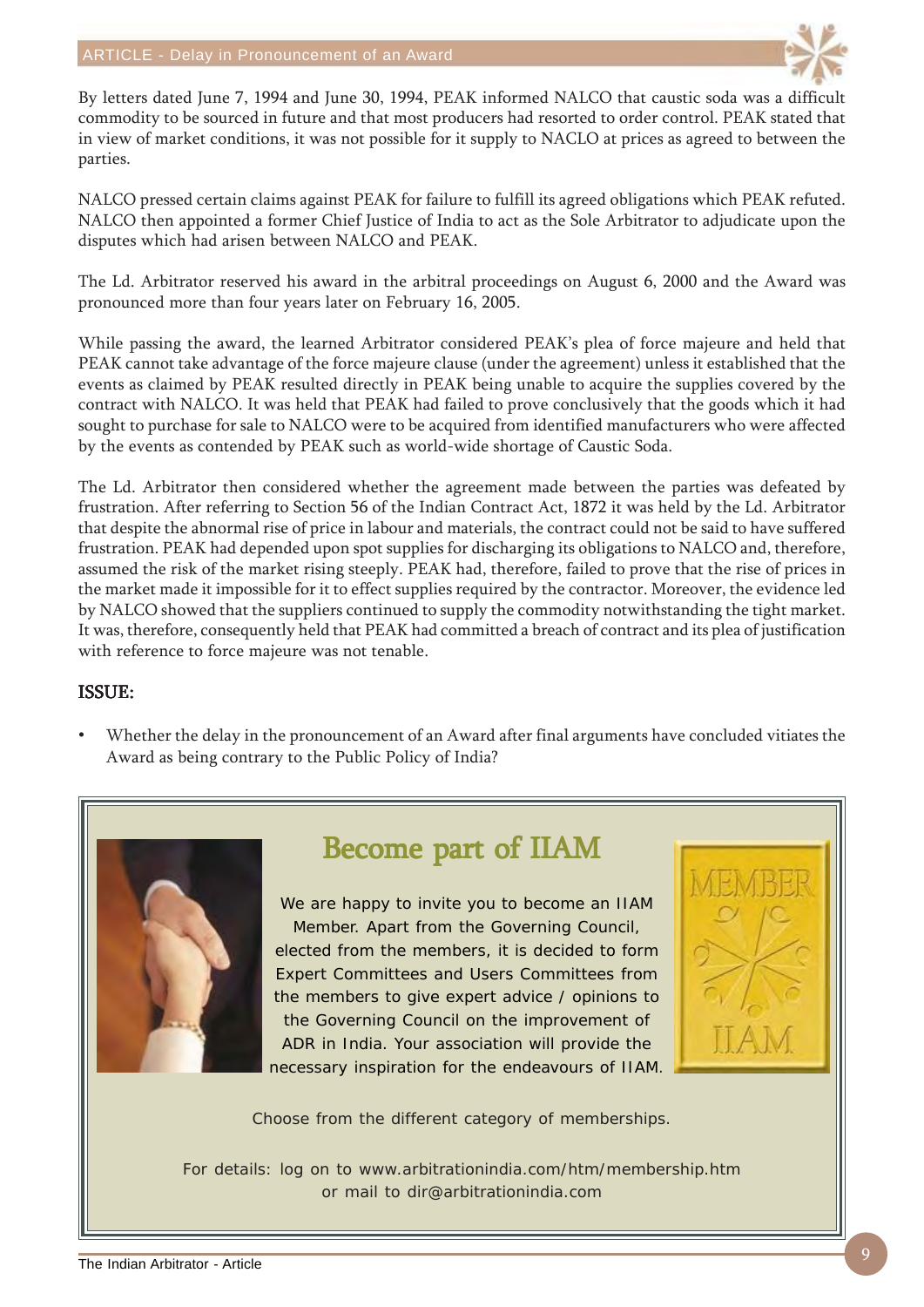

#### PEAK'S SUBMISSIONS:

Peak, while placing reliance on Section 56 of the Indian Contract Act, 1872, contended that the Ld. Arbitrator had erred in holding that the contract entered into between PEAK and NALCO had not become void. Relying on *Harji Engineering Works Pvt. Ltd. v. Bharat Heavy Electricals Ltd.<sup>2</sup> as well as the decisions of the* Supreme Court in *R.C. Sharma v. Union of India<sup>3</sup> and Kanhaiyalal v. Anupkumar*<sup>4</sup> PEAK further claimed that the extra-ordinary delay in pronouncement of Award by itself was a sufficient reason for setting aside the impugned Award. PEAK further claimed that on account of the delay, certain facts and submissions were not noticed or dealt with in the impugned Award and the Award was therefore contrary to the public policy of India.

### DECISION AND RATIONALE:

While deciding the objections relating to the plea of PEAK under section 56 of the Indian Contract Act, 1956, the DHC held that the reasons given by the learned Arbitrator for rejecting the plea of PEAK on the basis of the doctrine of frustration and force majeure are based on a correct appreciation of the evidence on record and consistent with the law on the subject.

The DHC followed the ratio laid down in *Alopi Parshad and Sons Ltd. v. Union of India*<sup>5</sup> and held that for the plea of frustration to succeed, in terms of Section 56 of the Indian Contract Act, 1872, the mere fact of increase in prices of the commodity contracted to be supplied may not suffice. In its judgment the DHC also referred to the case of *Badri Narain v. Kamdeo Prasad*<sup>6</sup> wherein the Court had observed that "the decrease in the amount of remuneration has the effect of rendering the contract more burdensome. But, to attract the doctrine of frustration, burdensomeness is not the necessary consideration; the impossibility of performance contract is the true criterion".

To maintain the defense of force majeure, PEAK had to prove that events subsequent to the contract entered into between PEAK and NALCO, directly resulted in PEAK being unable to make the supplies covered by the contract and that the said burden had not been discharged by PEAK.

On the issue whether or not the delay in the pronouncement of an Award after final arguments have concluded would vitiate the Award, the DHC observed that the same would depend on the facts and circumstances of each case. The decisions relied upon by PEAK turned on their peculiar facts and no two cases are the same. The DHC noted that delay has not been specified as one of the grounds under Section 34 of the Act for setting aside an Award and held that it would be straining the language of that provision to hold that delay in the pronouncement of an Award would by itself place it in "conflict with the public policy of India" within the meaning of Section 34 (2) (b) (ii) of the Act.

#### (Footnotes)

- 2 2008 (4) Arb LR 199 (Del).
- 3 (1976) 3 SCC 574.
- 4 (2003) 1 SCC 430.
- 5 AIR 1960 SC 588.
- 6 AIR 1961 Patna 41.

## **Interested to start ADR Centre?**

Indian Institute of Arbitration & Mediation is looking for parties interested to start IIAM Chapters in various states and cities.

If you have a passion for dispute resolution and you are interested to start a Dispute Resolution Centre, please mail your details to: dir@arbitrationindia.com

**For details of IIAM activities visit www.arbitrationindia.org**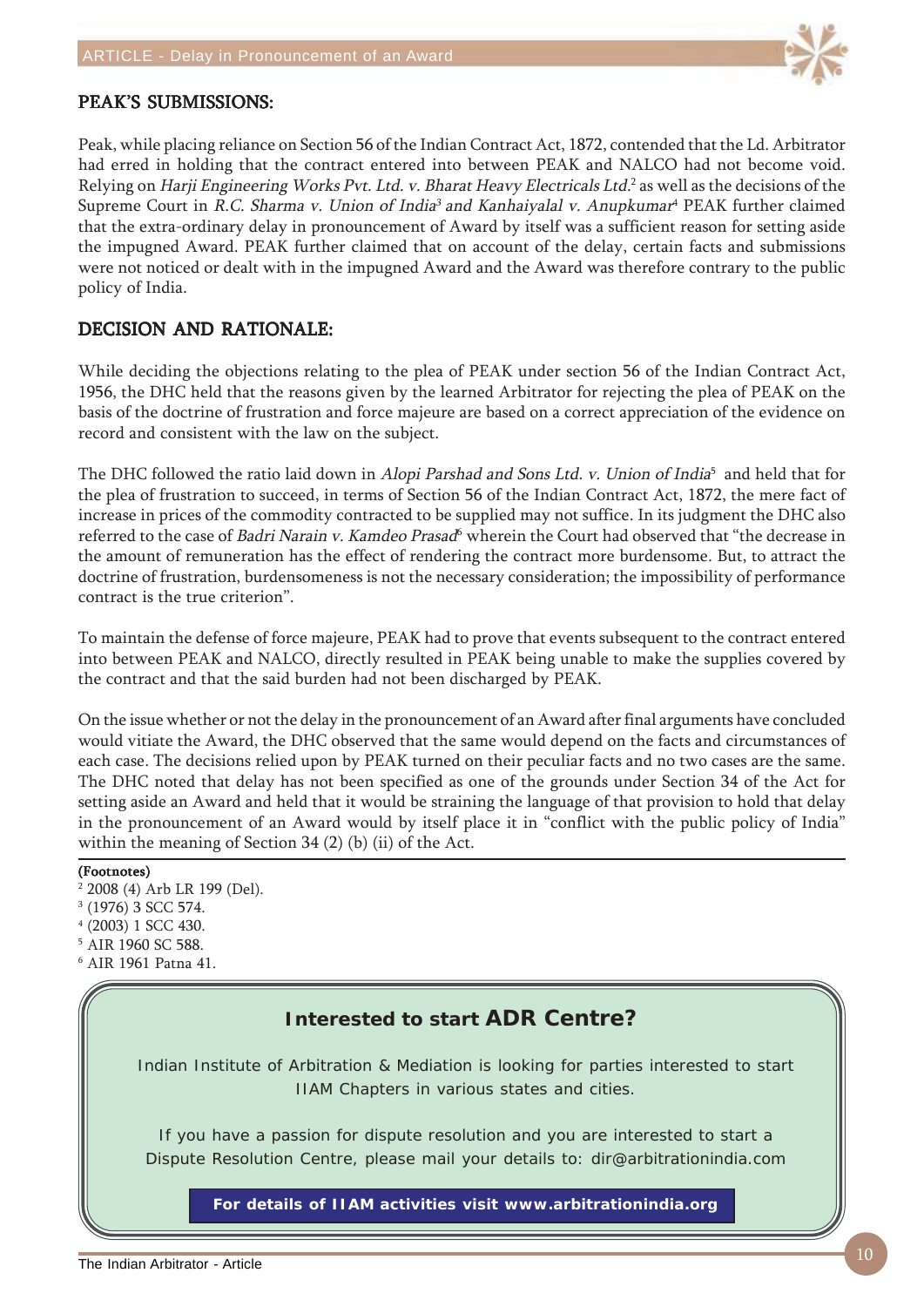

The DHC further held that since, (a) the impugned Award sets out comprehensively the facts as pleaded by the parties, the evidence, the submissions of counsel, the analysis of the facts and evidence, and the detailed reasons issue-wise; and (b) the dispute between the parties has been pending since 1996; it would not be in the interests of justice to set aside the impugned Award only on the ground of delay and remand it for a fresh determination and since the learned Arbitrator who passed the impugned Award has since expired, a fresh arbitration before another arbitrator would not be justified considering the time and money already spent in the arbitral proceedings thus far.

### CONCLUSION: CONCLUSION:

Principle enshrined in this case is that an in-ordinate delay in rendering the award would by itself not result in the Award being "in conflict with the public policy of India" within the meaning of Section 34 (2) (b) (ii) of the Arbitration and Conciliation Act, 1996.

The factors which the courts would consider while determining the above would inter-alia include as to whether the award is a reasoned and comprehensive award passed after analyzing facts and the evidence led by the Parties, the submissions of Counsel and whether setting aside an award on the grounds of delay would result in further hardships upon the parties in terms of time and money already spent in the Arbitration proceedings.

(Authors: Rustam Singh Thakur and Divya Soni are  $4<sup>th</sup>$  year law students of Hidayatullah National Law University, Raipur (C.G), India)



Once upon a time there was a shepherd looking after his sheep on the side of a deserted road. Suddenly a brand new Porsche screeches to a halt. The driver, a man dressed in an Armani suit, Cerutti shoes, Ray-Ban sunglasses, TAG-Heuer wrist-watch, and a Pierre Cardin tie, gets out and asks the shepherd: "If I can tell you how many sheep you have, will you give me one of them?"

The Lighter Side

The shepherd looks at the young man, and then looks at the large flock of grazing sheep and replies: "Okay."

The young man parks the car, connects his laptop to the mobile-fax, enters a NASA weather satellite, uploads the exact location data using his GPS, opens a database and 60 Excel tables filled with logarithms and pivot tables, then prints out a 150-page report on his high-tech mini-printer. He turns to the shepherd and says, "You have exactly 1,586 sheep here."

The shepherd cheers, "That's correct, you can have your sheep."

The young man makes his pick and puts it in the back of his Porsche.

The shepherd looks at him and asks: "If I guess your profession, will you return my animal to me?"

The young man answers, "Yes, why not?"

The shepherd says, "You are a consultant."

"How did you know?" asks the young man.

"Very simple," answers the shepherd. "First, you came here without being called. Second, you charged me a fee to tell me something I already knew, and third, you don't understand anything about my business... Now can I have my dog back?"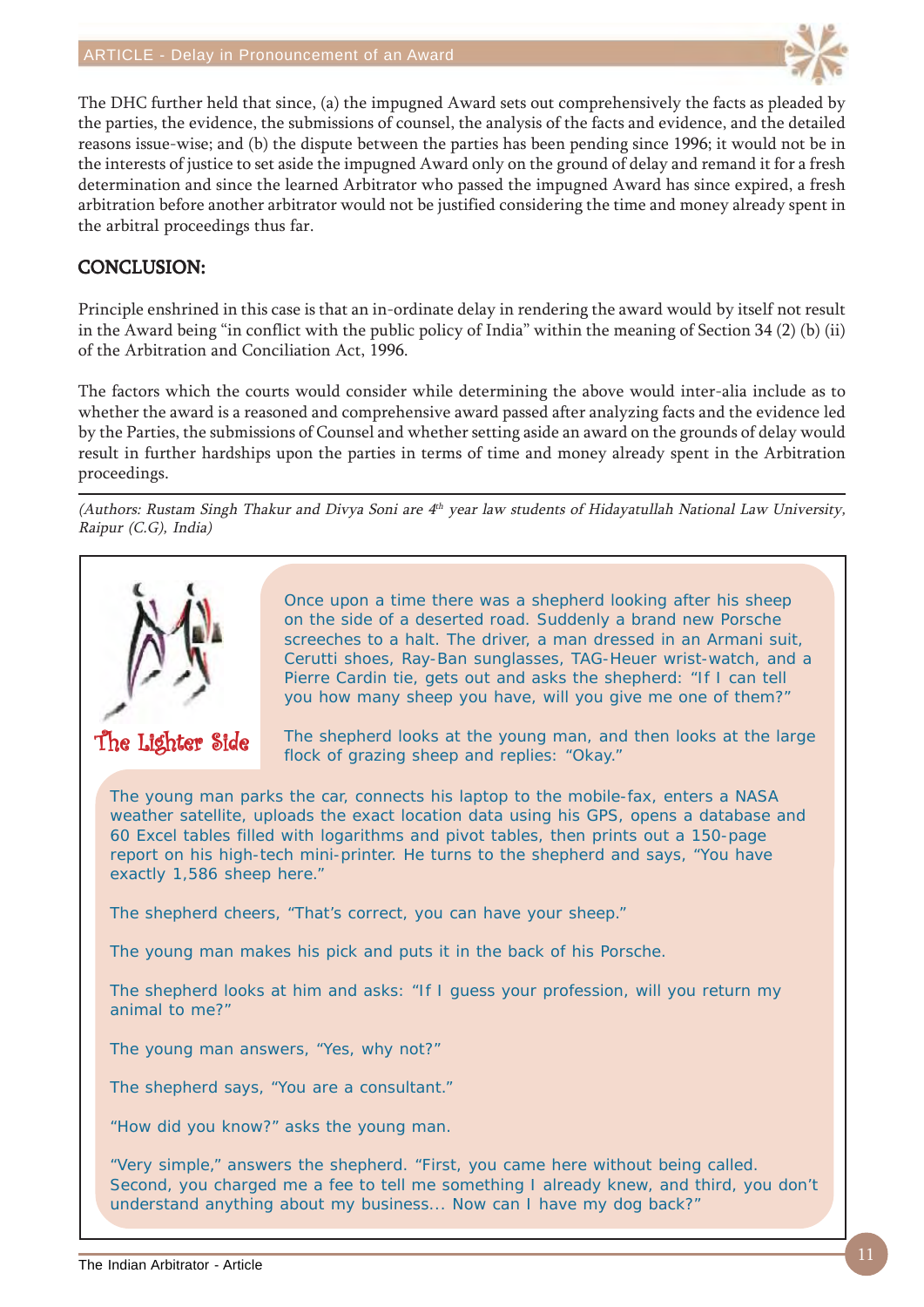

# Super-rich drawn to new Divorce Arbitration.

A new arbitration scheme which holds out the prospect of super-rich divorcing spouses squabbling over their wealth in private rather than in the full glare of the media is already attracting interest from couples wanting to use it, according to lawyers in England and Wales.

While arbitration is regularly used in commercial and civil disputes, this is thought to be the first time in England and Wales in which the process would be applied to financial disputes arising from divorce.

# Chinese Awards made enforceable in India. Chinese Awards made enforceable in India.Chinese Awards made enforceable in India.

The Indian government has said it will recognise China and Hong Kong as territories to which the New York Convention applies, the Hong Kong Department of Justice announced.

# Call for Papers for the 2012 ADR Conference

The Singapore Judiciary, the Law Society of Singapore, the Singapore Mediation Centre, the Singapore Academy of Law and the Community Mediation Centre of the Ministry of Law will be hosting the Alternative Dispute Resolution Conference: The 5Cs of ADR (Collaboration, Communication, Consensus, Co-operation and Conclusion) in Singapore from 4 – 5 October 2012.

The organisers welcome academics, scholars, researchers, practitioners and other interested individuals and organisations to present papers at the conference. The papers should cover ADR-related ideas, theories, practice or experience in your country that may be useful to developing ADR in other countries. Attendance at the conference is not a prerequisite to making a submission in response to this call for papers. Submission of abstract by: 27 April 2012 | submission of full paper and materials for printing by: 5 September 2012 | Submission of presentation slides by: 1 October 2012

If you are interested in presenting a paper at the conference, please contact dir@arbitrationindia.com for submission guidelines and deadlines.

# Certificate in Dispute Management (CDM)

CDM is a distance learning course of IIAM, valid for six months from the date of enrolment. You can enroll at any time of year and you study entirely at your own pace, submitting your assignments when you are ready. Your tutor will be available to mark your assignments and give feedback on your progress for a period of six months from the date of enrolment.

You will be sent four 'reading and study assignments' with your course materials, and these form an essential part of your distance learning course. They are designed to help you to work through the course manual and understand the concepts. The course will provide a good basic knowledge of ADR – Negotiation, Mediation & Arbitration – in theory and practice. On successfully completing the assignments included in the course a certificate will be awarded. For more details on CDM, mail to training@arbitrationindia.com